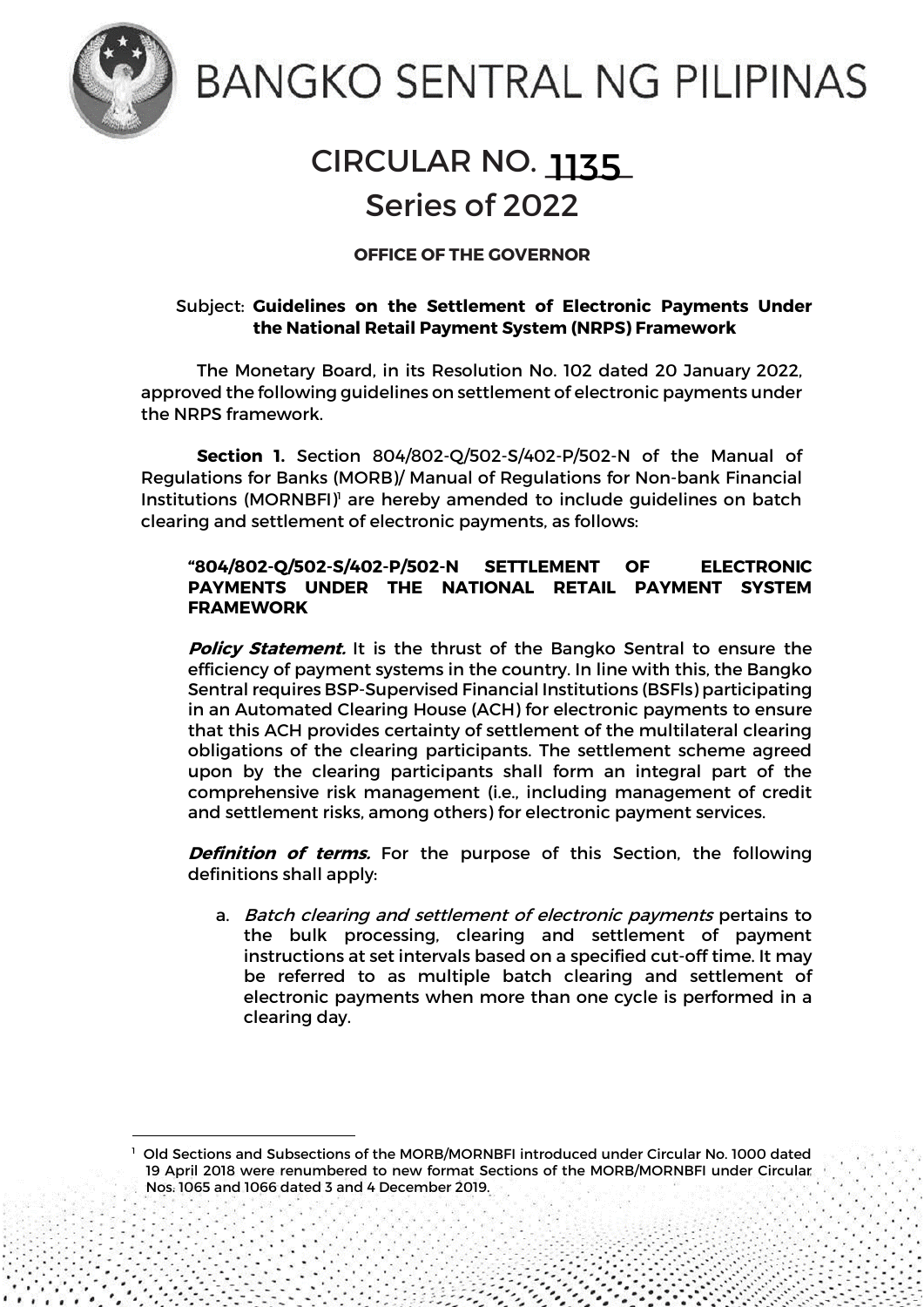- b. *Clearing participants*, as used in this Section, shall refer to direct clearing participants, as defined in Section 803/801-Q/501-S/401-P/ 501-N.
- c. Clearing switch operator (CSO) provides clearing switch service, as defined in Section 803/801-Q/501-S/401-P/501-N.
- d. *Electronic payment*, synonymous to electronic fund transfer (EFT), shall refer to transfers of funds between two transaction accounts in the same or different BSFIs which are initiated and received using electronic devices and channels to transmit payment instructions, and excludes domestic remittance transaction under existing Bangko Sentral regulations, as defined in Section 803/801-Q/501- S/401-P/501-N.
- e. *Instant retail payment*, otherwise known as fast payment, is defined as an electronic payment in which the transmission of the payment message and the availability of "final" funds to the payee occur in real time or near-real time on as near to a 24-hour and seven-day  $(24/7)$  basis as possible.<sup>2</sup>

**Minimum requirements for the operation of a settlement mechanism for electronic payments.** Settlement mechanisms for electronic payments shall meet the following minimum requirements:

- a. A clearing participant or its settlement sponsor shall maintain with the Bangko Sentral a demand deposit account (DDA) which shall be used specifically for the settlement of the clearing participant's net clearing obligations arising from electronic payments;
- b. Distinct DDAs shall be separately established and used for each of the following: (i) instant retail payments, and (ii) batch clearing and settlement of electronic payments;
- c. The clearing participant or its settlement sponsor shall prefund the settlement of its net clearing obligation through the DDA stated in Item "a" above, ensuring that such account can sufficiently cover said obligation at any point during a settlement cycle. In determining the adequate amount of prefunding, the clearing participant/settlement sponsor shall consider the number of settlement cycles within a clearing day, and the length of settlement cycles such as during weekends and holidays, among others;
- d. The clearing participants shall agree on thresholds which shall be the bases of the CSO in determining if the balances of the DDAs are sufficient for clearing and settlement of the participants' electronic payments in any given settlement cycle.

 $<sup>2</sup>$  Bank for International Settlements. (2016, November). Fast payments - Enhancing the</sup> speed and availability of retail payments. https://www.bis.org/cpmi/publ/d154.pdf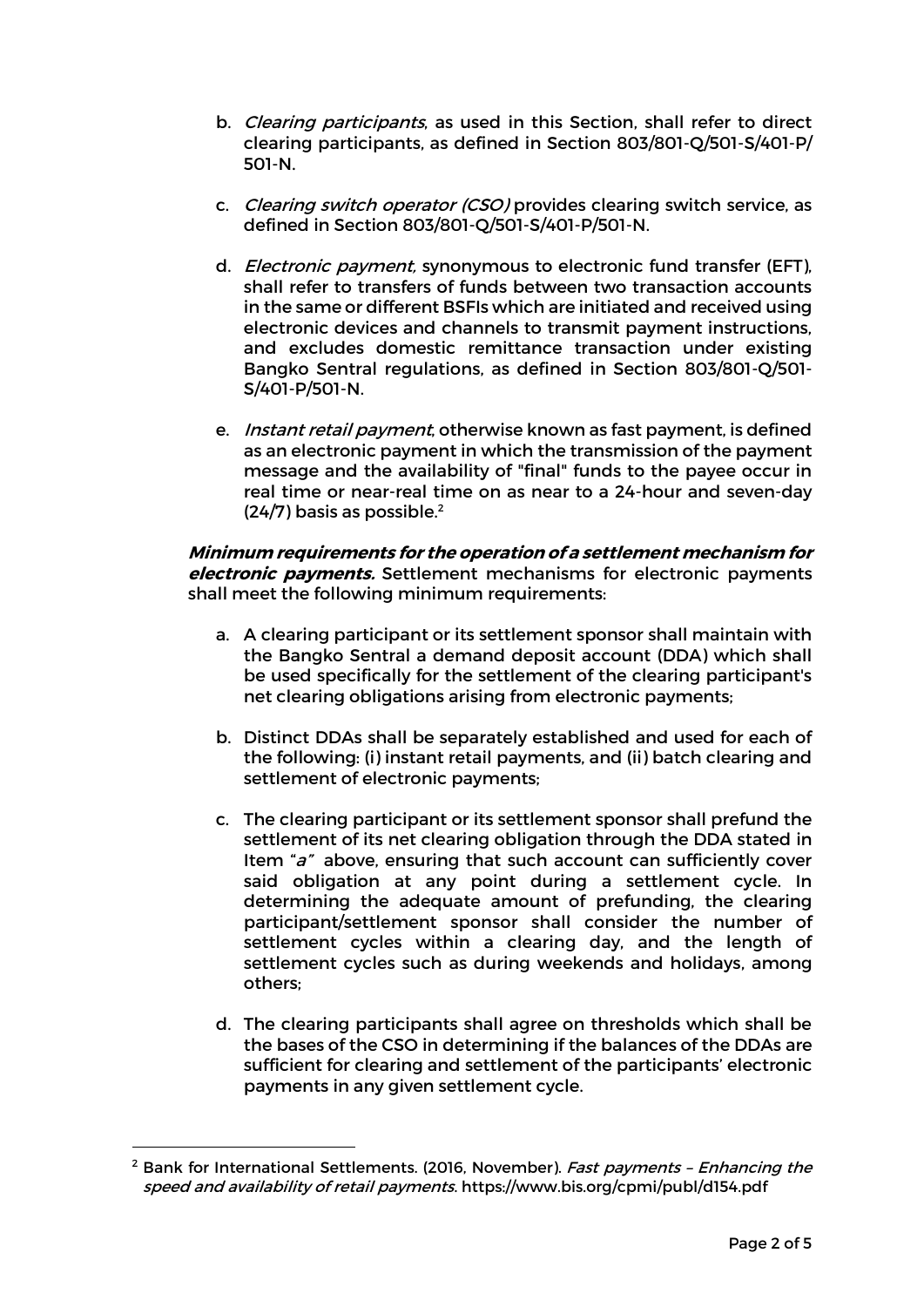In the case of instant retail payments, the CSO shall execute a notification process that enables the clearing participants to efficiently monitor movements in their instant retail payment positions, and at the same time alerts them to place additional funds in their DDAs particularly when the agreed-upon threshold is breached.

As regards batch clearing and settlement of electronic payments, the CSO shall provide a system that enables clearing participants to monitor movements and place additional funds, when necessary, in their DDAs in a timely manner for each and every settlement cycle;

- e. The service contract between the clearing participants and the CSO shall include, at a minimum, the following provisions:
	- (1) For instant retail payments:
		- (a) The CSO shall record the clearing participants' DDA balances obtained from the Bangko Sentral at the start of every settlement cycle and monitor the clearing participants' net clearing obligations against their respective account balances;
		- (b) Should the instant retail payments position (funds in the DDA minus net clearing obligation/withdrawal from the DDA) of any of the clearing participants breach their agreed-upon thresholds, the CSO shall immediately send an electronic notification to the concerned clearing participant; and
		- (c) Any instant retail payment which is not fully covered by the corresponding DDA or which will result in a negative instant retail payments position shall be rejected by the CSO. A clearing participant with an instant retail payments position of zero shall be suspended from carrying out further outgoing instant payment transactions until said participant registers a positive position on account of its incoming payment transactions and/or subsequent deposits into its DDA.
	- (2) For batch clearing and settlement of electronic payments:
		- (a) The CSO shall record the clearing participants' DDA balances obtained from the Bangko Sentral prior to the initial settlement cycle of the day;
		- (b) The CSO shall allow clearing participants to effectively monitor the sufficiency of their DDA balances for every settlement cycle by providing access to timely data on the clearing participants' net clearing obligations against their respective DDA balances;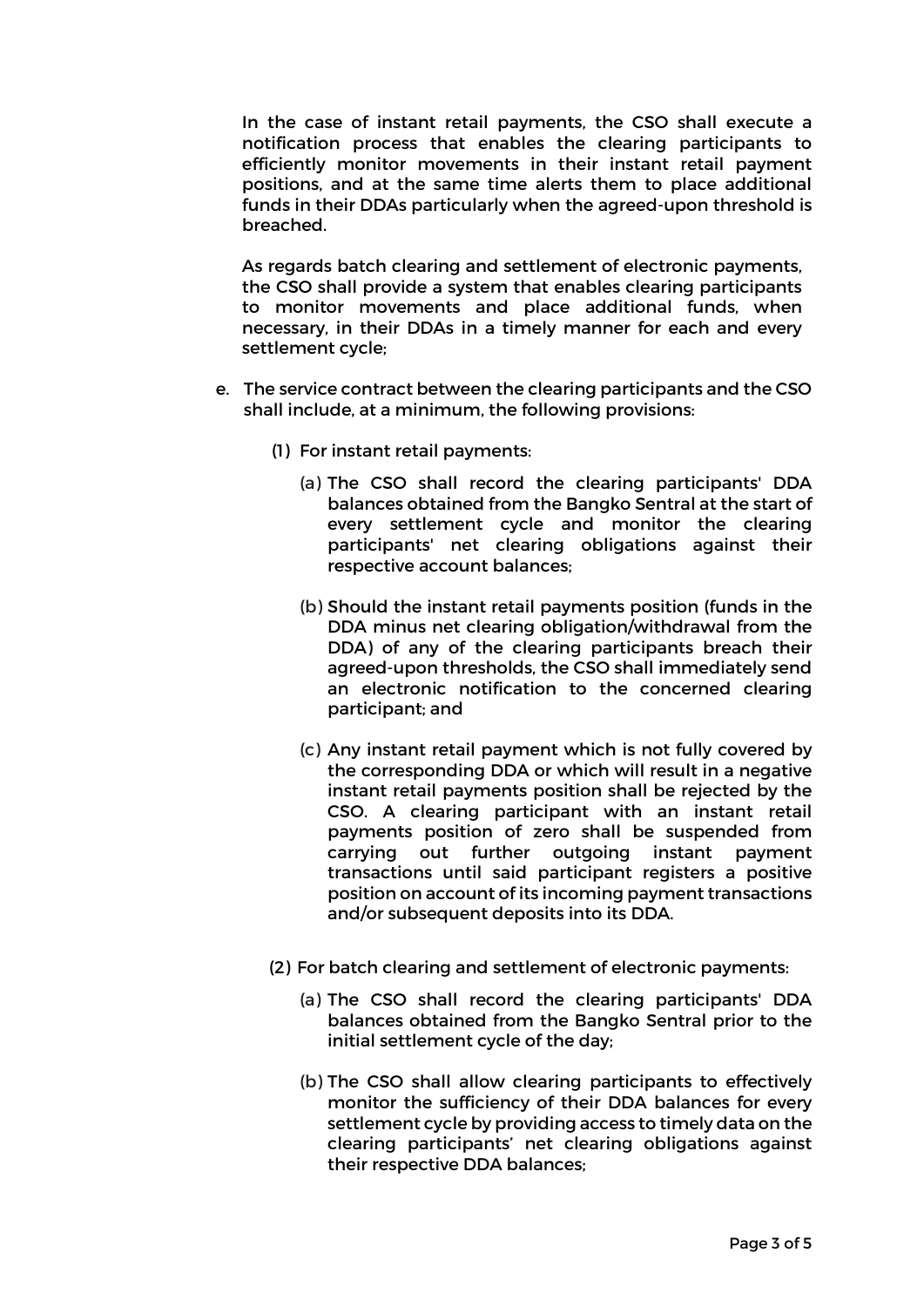- (c) Should the balance of a clearing participant's DDA be insufficient to settle its net clearing results, the participant shall ensure prompt settlement by funding its DDA with the Bangko Sentral either prior to the specified settlement cut-off time or within the agreed-upon grace period after the settlement cut-off time. If the clearing participant fails to sufficiently fund its DDA for a specific settlement cycle, the CSO shall exclude all of the said clearing participant's payment instructions from the net clearing results transmitted to the Bangko Sentral for such settlement cycle;
- (d) If the CSO receives a settlement failure report from the Bangko Sentral, the CSO shall re-process the transactions and generate a revised net settlement report which excludes all payment instructions from the clearing participants with insufficient DDA balances; and
- (e) Clearing participants that fail to sufficiently fund their net obligations in a timely manner shall be subject to commensurate penalties as provided under the ACH rules and regulations; and
- f. Should the clearing participants determine that the funds in their DDAs for electronic payments are excessive after taking into account their highest potential clearing obligations and agreedupon threshold, the clearing participants shall be allowed to withdraw from their DDAs to enable them to make optimal use of their funds, provided that such withdrawal will not result in a deficiency in the required reserve of the bank/QB.

The Bangko Sentral shall not be precluded from deploying applicable regulatory enforcement actions to concerned clearing participants notwithstanding the inclusion of sanctions in the ACH for noncompliance with the clearing participants' agreed-upon settlement mechanism.

**Risk management.** In view of the risks involved in the prescribed settlement mechanism for electronic payments, including the possibility that a rejected payment transaction of a client due to prefunding issues may give rise to serious reputational damages to the concerned clearing participant, the BSFls participating in any ACH shall ensure that they have the necessary operational and liquidity risk management measures in place. Such measures shall be designed in accordance with the guidelines provided under Sections 146/146-Q/125-N on Operational Risk Management and 145/145-Q/144-S/124-N on Liquidity Risk Management.

**Demand deposits for electronic payments as eligible reserves.** The DDAs maintained with the Bangko Sentral for the settlement of net clearing obligations arising from electronic payment transactions shall form part of the banks'/QBs' reserves against deposit and deposit substitute liabilities pursuant to Section 252/212-Q on the Composition of Reserves.